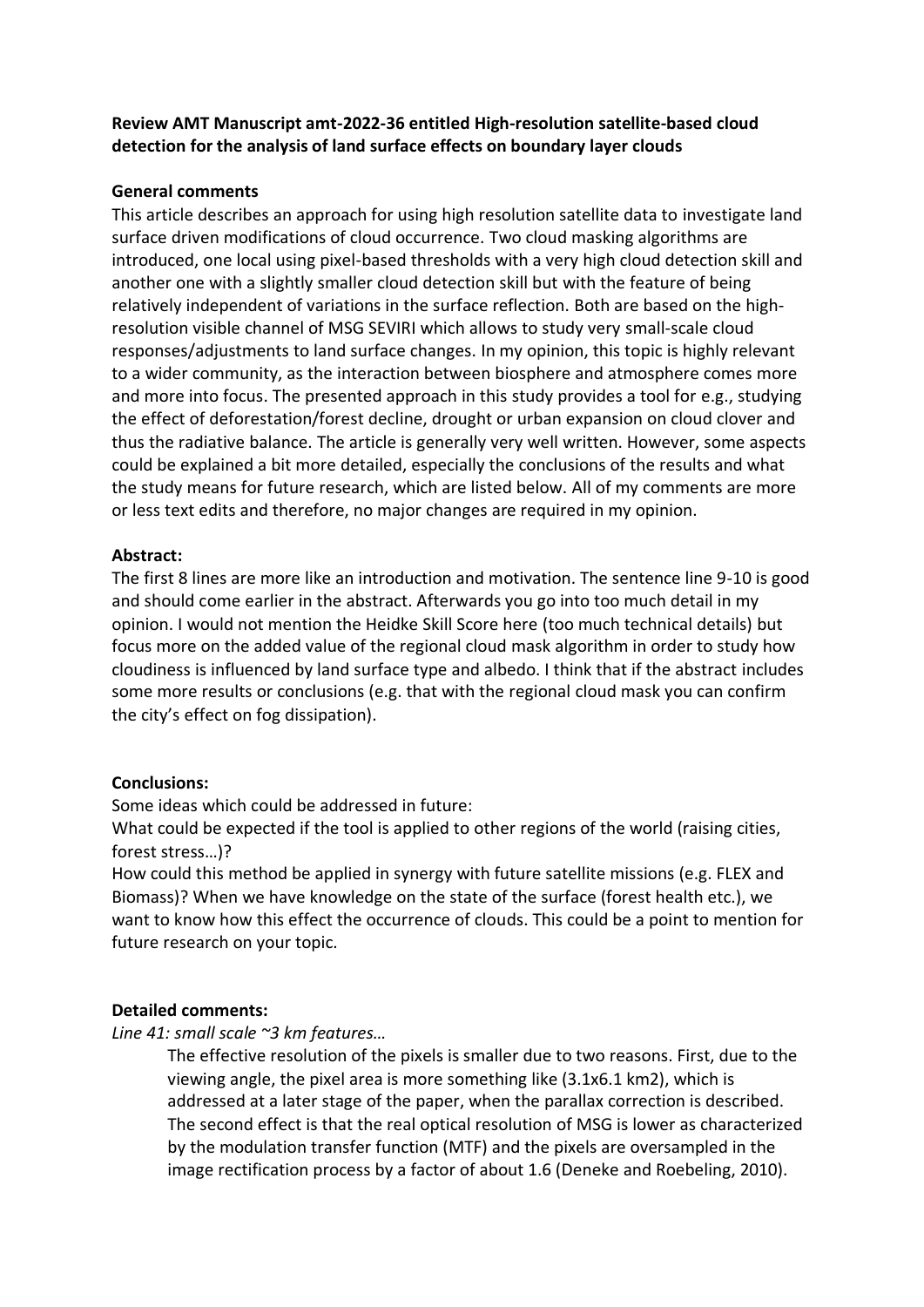Thus the effective area of a pixel is slightly larger than the actual sampling resolution and this makes the features bigger as well.

## *Line 67: …unbiased with respect to surface properties.*

maybe it becomes clearer when: is independent of variations in the surface properties, like spectral albedo. In one sentence, it could be added what is the gain of the development of another cloud detection algorithm, after all the different approaches are well described in the introduction.

## *Line 68-72:*

I would mention here in one sentence the reason for choosing the month November and that the results are validated against a Cloudnet station. It comes in the next paragraph, but this is more an overview of the structure of the paper.

## *Line 95 and other places:*

25km  $\rightarrow$  The unit is often directly behind the value. I think that there should be half a space in between.

## *Line 101: 719 heights*

What is the vertical resolution of the Cloudnet data, how important is the vertical resolution for your study? Or is it just mentioned to introduce Cloudnet in general?

### Line 104 ff.

Could you provide some more details how you apply ERA5 data on Meteosat scenes? Do you reproject ERA5 data onto MSG or do you rather use the four criteria to be valid in your whole box around Paris?

#### *Line 115: … most frequent land cover class…*

Do you exclude cases, if the land cover class variability is too high? For your 2d maps, taking the most frequent one might be fine, but for your cloud fraction statistics, maybe exclude cases if "most frequent" is less than 50%? But maybe this is not really relevant and just a detail which does not need further attention. (Just thinking on sub grid scale variability like we have when comparing MSGs low resolution channels to 3x3 HRV pixels…)

#### *Line 186:*

Fig. 1b)  $\rightarrow$  the bracket can be removed

#### *Line 195:*

How would you deal with RECDA, if T\_loc max is a very bright artefact? Maybe a snow surface which is not detected by the snow flagging? Would it be maybe better